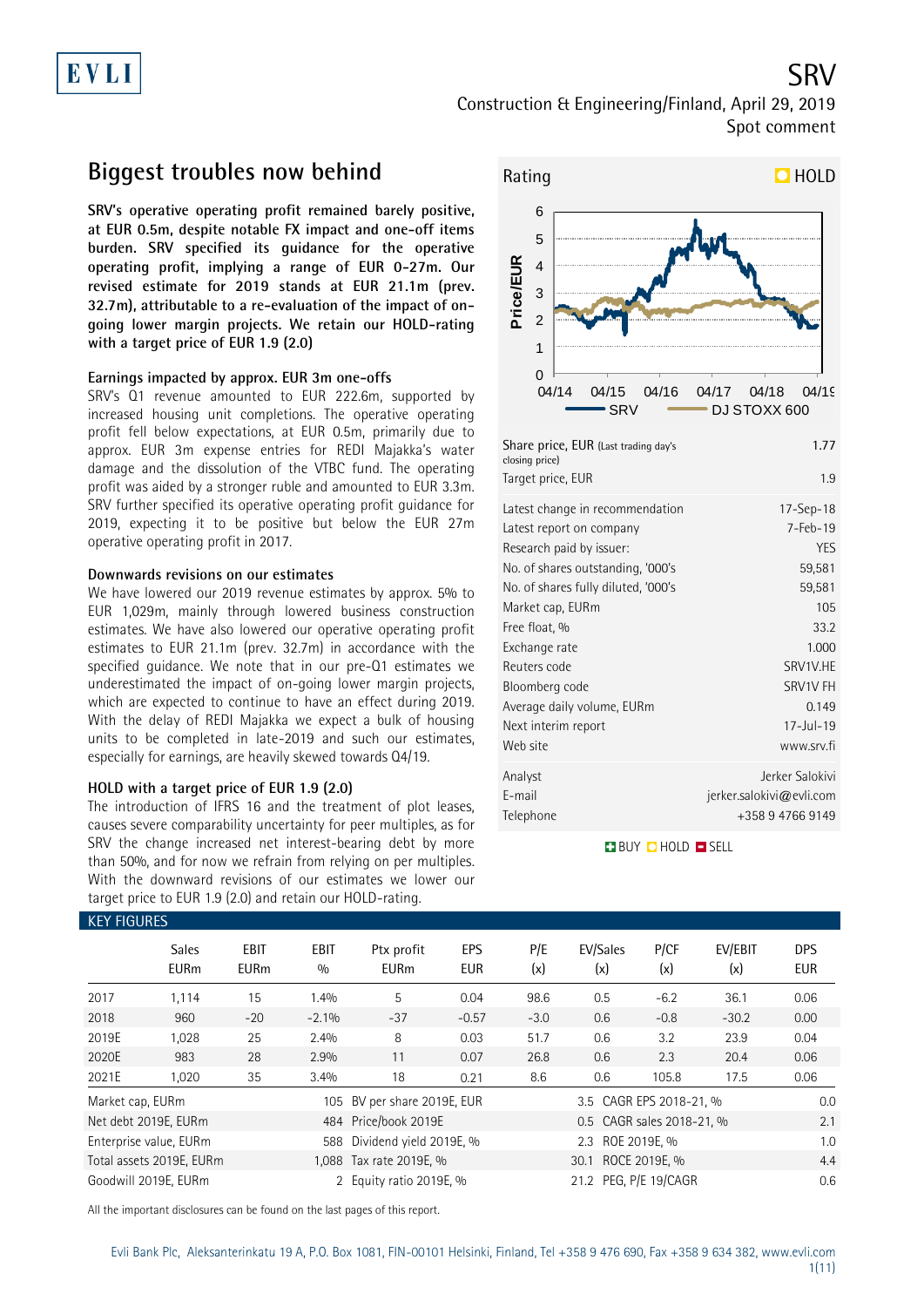## **SRV** Construction & Engineering/Finland, April 29, 2019 Spot comment

| <b>SRV</b>                     | 2017       | Q1/18   | Q2/18    | Q3/18    | Q4/18    | 2018     | 01/19   | 02/'19E  | 03/'19E | Q4/'19E | 2019E   | 2020E    | 2021E                 |
|--------------------------------|------------|---------|----------|----------|----------|----------|---------|----------|---------|---------|---------|----------|-----------------------|
| Revenue                        | 1 1 1 4 .4 | 215.6   | 235.7    | 208.5    | 299.8    | 959.6    | 222.6   | 209.8    | 222.6   | 373.4   | 1 029.0 | 983.0    | 020.4<br>$\mathbf{1}$ |
| change, %                      | 26.1%      | $-3.6%$ | $-17.0%$ | $-22.1%$ | $-11.6%$ | $-13.9%$ | 3.2%    | $-11.0%$ | 6.8%    | 24.6%   | 7.2%    | $-4.5%$  | 3.8%                  |
| Operative operating profit     | 27.1       | $-5.1$  | $-3.4$   | $-3.1$   | 1.5      | $-10.1$  | 0.5     | 2.9      | 3.9     | 13.8    | 21.1    | 28.2     | 34.6                  |
| -margin                        | 2.4%       | $-2.4%$ | $-1.4%$  | $-1.5%$  | 0.5%     | $-1.1%$  | 0.2%    | 1.4%     | 1.8%    | 3.7%    | 2.1%    | 2.9%     | 3.4%                  |
| Items affecting comparability* | $-11.7$    | $-3.7$  | $-2.1$   | $-2.6$   | $-1.4$   | $-9.8$   | 2.8     | 0.7      | 0.0     | 0.0     | 3.5     | 0.0      | 0.0                   |
| Operating profit               | 15.4       | $-8.8$  | $-5.5$   | $-5.7$   | 0.1      | $-19.9$  | 3.3     | 3.6      | 3.9     | 13.8    | 24.6    | 28.2     | 34.6                  |
| -margin                        | 1.4%       | $-4.1%$ | $-2.3%$  | $-2.7%$  | $0.0\%$  | $-2.1%$  | 1.5%    | 1.7%     | 1.8%    | 3.7%    | 2.4%    | 2.9%     | 3.4%                  |
| Net financials                 | $-10.7$    | $-3.4$  | $-4.3$   | $-3.5$   | $-6.3$   | $-17.5$  | $-3.6$  | $-4.5$   | $-4.5$  | $-4.5$  | $-17.1$ | $-17.0$  | $-17.0$               |
| Pre-tax profit                 | 4.6        | $-12.2$ | $-9.8$   | $-9.1$   | $-6.2$   | $-37.3$  | $-0.3$  | $-0.9$   | $-0.6$  | 9.3     | 7.5     | 11.2     | 17.6                  |
| Income taxes                   | 1.2        | 1.5     | 1.3      | 1.0      | 2.3      | 6.1      | 0.7     | 0.2      | 0.1     | $-1.9$  | $-0.9$  | $-2.2$   | $-3.5$                |
| Non-controlling interest       | 0.2        | 0.2     | 0.3      | 0.3      | 0.3      | 1.1      | $-0.7$  | 0.0      | 0.0     | 0.0     | $-0.7$  | 0.0      | 0.0                   |
| Net earnings                   | 6.0        | $-10.5$ | $-8.2$   | $-7.8$   | $-4.0$   | $-30.1$  | $-0.4$  | $-0.7$   | $-0.5$  | 7.4     | 5.8     | 9.0      | 14.1                  |
| EPS**                          | 0.05       | $-0.19$ | $-0.34$  | $-0.14$  | $-0.08$  | $-0.56$  | $-0.02$ | $-0.03$  | $-0.02$ | 0.11    | 0.05    | 0.14     | 0.22                  |
| Construction                   | 2017       | Q1/18   | Q2/18    | Q3/18    | Q4/18    | 2018     | Q1/19   | Q2/'19E  | Q3/'19E | Q4/'19E | 2019E   | 2020E    | 2021E                 |
| Revenue                        |            | 214.7   | 234.5    | 207.7    | 298.5    | 955.4    | 221.9   | 208.6    | 221.4   | 372.2   | 1024.1  | 978.0    | 015.9<br>$\mathbf{1}$ |
| change, %                      |            |         |          |          |          |          | 3.4%    | $-11.0%$ | 6.6%    | 24.7%   | 7.2%    | $-4.5%$  | 3.9%                  |
| <b>Business construction</b>   |            | 155.4   | 166.7    | 160.3    | 183.9    | 666.3    | 144.9   | 159.6    | 167.5   | 178.9   | 650.8   | 672.0    | 685.4                 |
| change, %                      |            |         |          |          |          |          | $-6.8%$ | $-4.3%$  | 4.5%    | $-2.7%$ | $-2.3%$ | 3.3%     | 2.0%                  |
| <b>Housing construction</b>    |            | 59.3    | 67.8     | 47.4     | 114.6    | 289.1    | 77.0    | 49.0     | 53.9    | 193.3   | 373.2   | 306.0    | 330.5                 |
| change, %                      |            |         |          |          |          |          | 29.8%   | $-27.7%$ | 13.7%   | 68.7%   | 29.1%   | $-18.0%$ | 8.0%                  |
| Operating profit               |            | $-3.2$  | $-1.1$   | $-1.6$   | $-7.5$   | $-13.4$  | 4.8     | 5.4      | 5.9     | 16.8    | 32.9    | 35.2     | 38.6                  |
| -margin                        |            | $-1.5%$ | $-0.5%$  | $-0.8%$  | $-2.5%$  | $-1.4%$  | 2.2%    | 2.6%     | 2.7%    | 4.5%    | 3.2%    | 3.6%     | 3.8%                  |
| Investments                    | 2017       | Q1/18   | Q2/18    | Q3/18    | Q4/18    | 2018     | Q1/19   | Q2/'19E  | Q3/'19E | Q4/'19E | 2019E   | 2020E    | 2021E                 |
| Revenue                        |            | 1.2     | 1.2      | 1.2      | 1.0      | 4.6      | 1.3     | 1.2      | 1.2     | 1.2     | 4.9     | 5.0      | 4.5                   |
| change, %                      |            |         |          |          |          |          | 8.3%    | $0.0\%$  | 0.0%    | 20.0%   | 6.5%    | 2.0%     | $-10.0%$              |
| Operative operating profit     |            | $-1.9$  | $-0.8$   | $-1.1$   | $-4.0$   | $-7.8$   | $-2.7$  | $-2.0$   | $-1.5$  | $-1.5$  | $-7.7$  | $-4.0$   | $-1.0$                |
| Items affecting comparability* |            | $-3.7$  | $-2.1$   | $-2.6$   | $-1.4$   | $-9.8$   | 2.8     | 0.7      | 0.0     | 0.0     | 3.5     | 0.0      | 0.0                   |
| Operating profit               |            | $-5.6$  | $-2.9$   | $-3.7$   | $-5.4$   | $-17.6$  | 0.1     | $-1.3$   | $-1.5$  | $-1.5$  | $-4.2$  | $-4.0$   | $-1.0$                |
| Other operations and elim.     | 2017       | Q1/18   | Q2/18    | Q3/18    | Q4/18    | 2018     | Q1/19   | Q2/'19E  | Q3/'19E | Q4/'19E | 2019E   | 2020E    | 2021E                 |
| Revenue                        | 0.4        | $-0.3$  | 0.0      | $-0.4$   | 0.3      | $-0.4$   | $-0.6$  | 0.0      | 0.0     | 0.0     | $-0.6$  | 0.0      | 0.0                   |
| Operating profit               | $-4.8$     | 0.0     | $-1.5$   | $-0.4$   | 13.0     | 11.1     | $-1.6$  | $-0.5$   | $-0.5$  | $-1.5$  | $-4.1$  | $-3.0$   | $-3.0$                |

\*Foreign exchage rate impact, \*\*incl. tax adjusted hybrid interest

EVLI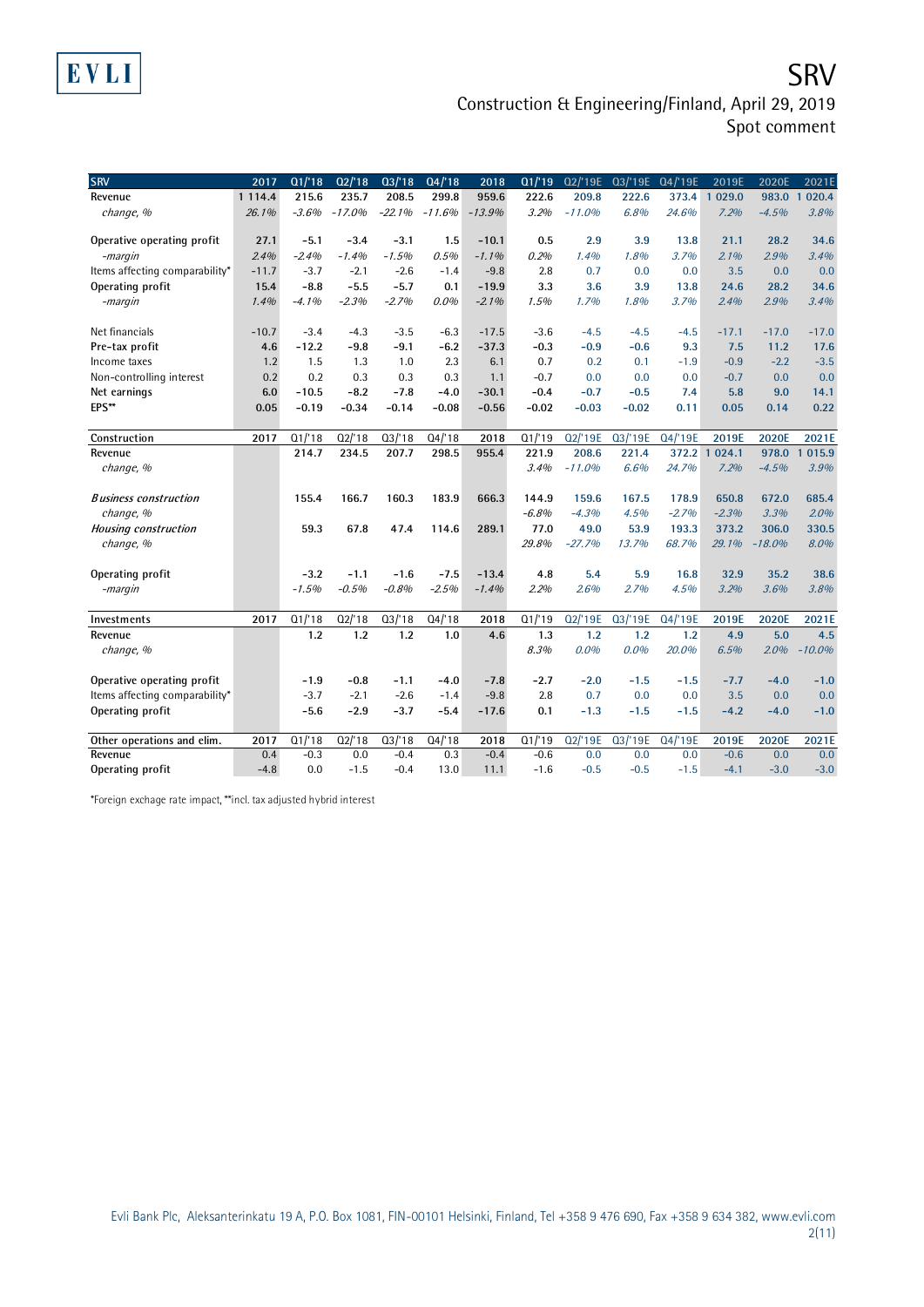| VALUATION RESULTS        | <b>BASE CASE DETAILS</b>   | VALUATION ASSUMPTIONS   | ASSUMPTIONS FOR WACC           |      |
|--------------------------|----------------------------|-------------------------|--------------------------------|------|
| Current share price      | 1.77 PV of Free Cash Flow  | 288 Long-term growth, % | 2.0 Risk-free interest rate, % | 2.25 |
| DCF share value          | 2.00 PV of Horizon value   | 170 WACC, %             | 8.6 Market risk premium, %     | 5.8  |
| Share price potential, % | 13.1 Unconsolidated equity | 1 Spread, %             | 0.5 Debt risk premium, %       | 3.5  |
| Maximum value            | 2.5 Marketable securities  | 93 Minimum WACC, %      | 8.1 Equity beta coefficient    | 1.40 |
| Minimum value            | 1.6 Debt - dividend*       | -433 Maximum WACC, %    | 9.1 Target debt ratio, %       | 45   |
| Horizon value, %         | 37.1 Value of stock        | 119 Nr of shares, Mn    | 59.6 Effective tax rate, %     | 20   |

\*Assuming plot-leases not treated as interest-bearing debt

| DCF valuation, EURm       | 2018    | 2019E | 2020E  | 2021E | 2022E        | 2023E       | 2024E        | 2025E       | 2026E        | 2027E    | 2028E    | Horizon |
|---------------------------|---------|-------|--------|-------|--------------|-------------|--------------|-------------|--------------|----------|----------|---------|
| Net sales                 | 960     | 1,028 | 983    | 1,020 | 1,041        | 1,062       | 1,083        | 1,105       | 1,127        | 1,149    | 1,173    | 1,197   |
| Sales growth, %           | $-13.8$ | 7.1   | $-4.4$ | 3.8   | 2.0          | 2.0         | 2.0          | 2.0         | 2.0          | 2.0      | 2.0      | 2.0     |
| Operating income (EBIT)   | $-20$   | 25    | 28     | 35    | 36           | 37          | 38           | 39          | 39           | 40       | 41       | 42      |
| EBIT margin, %            | $-2.1$  | 2.4   | 2.9    | 3.4   | 3.5          | 3.5         | 3.5          | 3.5         | 3.5          | 3.5      | 3.5      | 3.5     |
| + Depreciation+amort.     | 5       | 12    | 13     | 12    | 13           | 13          | 13           | 14          | 14           | 14       | 14       |         |
| - Income taxes            | $-4$    | $-6$  | $-7$   | $-9$  | -9           | $-10$       | $-10$        | $-10$       | $-10$        | $-11$    | $-11$    |         |
| - Change in NWC           | $-105$  | 3     | 11     | $-37$ | $-6$         | 5           | 5            | $-5$        | $-6$         | -6       | $-6$     |         |
| NWC / Sales, %            | 43.5    | 40.3  | 41.1   | 43.2  | 42.9         | 41.6        | 40.3         | 40.0        | 39.7         | 39.4     | 39.1     |         |
| + Change in other liabs   | 2       | 0     | 0      | 0     | $\mathbf{0}$ | $\mathbf 0$ | $\mathbf{0}$ | $\mathbf 0$ | $\mathbf 0$  | 0        | $\Omega$ |         |
| - Capital Expenditure     | $-15$   | $-13$ | $-13$  | $-13$ | $-13$        | $-13$       | $-13$        | $-14$       | $-14$        | $-14$    | $-15$    | $-15$   |
| Investments / Sales, %    | 1.5     | 1.2   | 1.3    | 1.2   | 1.2          | 1.2         | 1.2          | 1.2         | 1.2          | 1.2      | 1.2      | 1.2     |
| - Other items             | $-4$    | 20    | $-4$   | 80    | 85           | $\Omega$    | $\Omega$     | $\Omega$    | $\mathbf{0}$ | $\Omega$ | 0        |         |
| = Unlevered Free CF (FCF) | $-139$  | 41    | 29     | 68    | 106          | 32          | 33           | 23          | 23           | 24       | 24       | 376     |
| = Discounted FCF (DFCF)   |         | 39    | 25     | 55    | 78           | 22          | 21           | 13          | 12           | 12       | 11       | 170     |
|                           |         |       |        |       |              |             |              |             |              |          |          |         |
| $=$ DFCF min WACC         |         | 39    | 25     | 55    | 80           | 23          | 21           | 14          | 13           | 12       | 11       | 192     |
| $=$ DFCF max WACC         |         | 39    | 25     | 54    | 77           | 22          | 20           | 13          | 12           | 11       | 10       | 151     |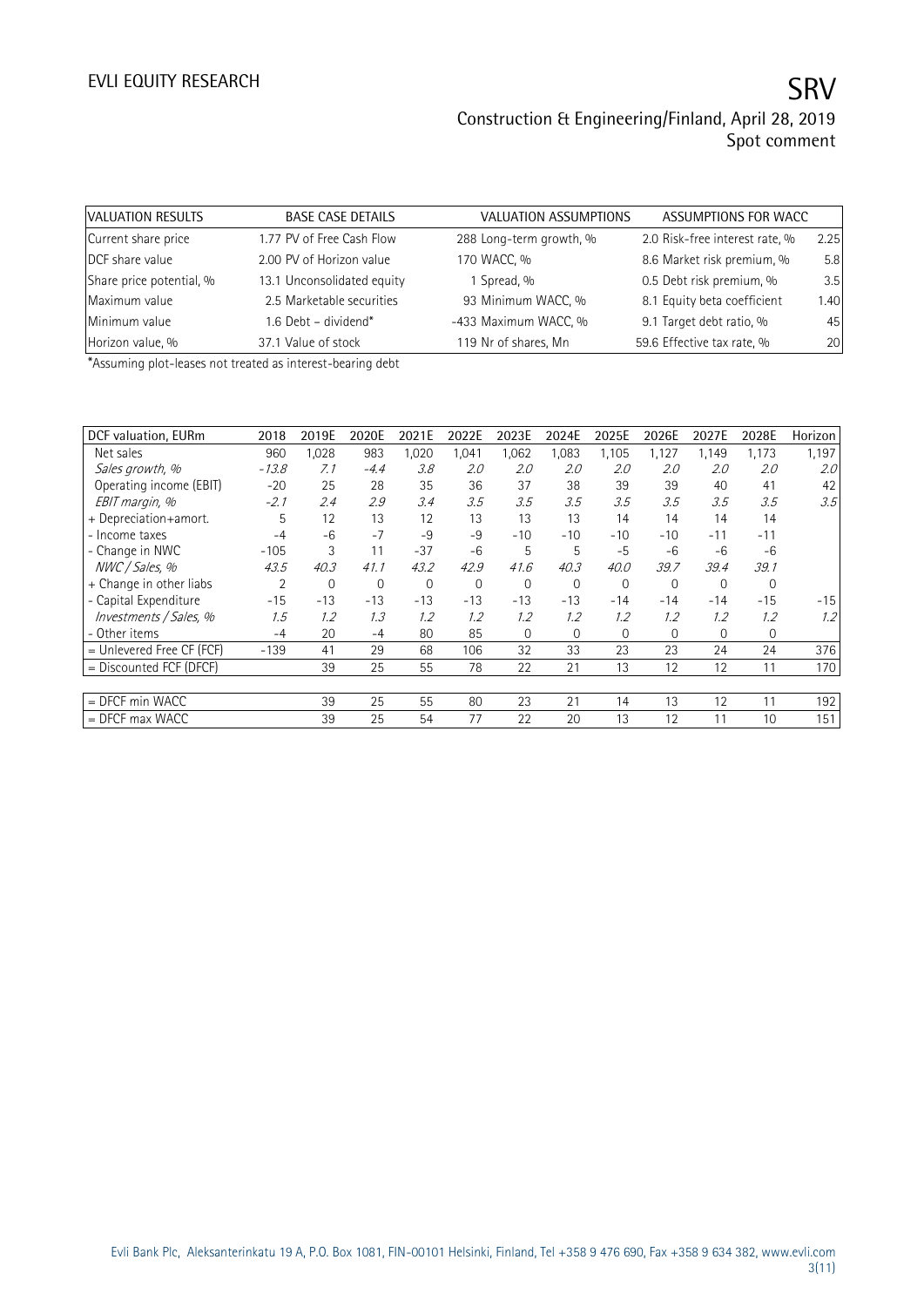## EVLI EQUITY RESEARCH SALL SOMETIME SAN SERVICE SERVICE SERVICE SERVICE SERVICE SERVICE SERVICE SERVICE SERVICE Construction & Engineering/Finland, April 28, 2019 Spot comment

| <b>INTERIM FIGURES</b>               |                |                |                |                |              |             |                     |                |              |                |                |                     |
|--------------------------------------|----------------|----------------|----------------|----------------|--------------|-------------|---------------------|----------------|--------------|----------------|----------------|---------------------|
| EVLI ESTIMATES, EURm                 | 201801         | 201802         | 201803         | 201804         | 2018         | 2019Q1      | 2019Q2E             | 2019Q3E        | 2019Q4E      | 2019E          | 2020E          | 2021E               |
| Net sales                            | 216            | 236            | 209            | 300            | 960          | 223         | 210                 | 223            | 373          | 1,028          | 983            | 1,020               |
| EBITDA                               | $-8$           | $-5$           | $-5$           | 3              | $-15$        | 6           | $\overline{7}$      | $\overline{7}$ | 17           | 37             | 41             | 47                  |
| EBITDA margin (%)                    | $-3.7$         | $-2.1$         | $-2.3$         | 1.0            | $-1.5$       | 2.8         | 3.2                 | 3.1            | 4.5          | 3.6            | 4.2            | 4.6                 |
| EBIT                                 | $-9$           | $-5$           | $-6$           | $\mathbf 0$    | $-20$        | 3           | $\overline{4}$      | $\overline{4}$ | 14           | 25             | 28             | 35                  |
| EBIT margin (%)                      | $-4.1$         | $-2.3$         | $-2.7$         | 0.0            | $-2.1$       | 7.5         | 1.7                 | 1.8            | 3.7          | 2.4            | 2.9            | 3.4                 |
| Net financial items                  | $-3$           | $-4$           | $-3$           | $-6$           | $-17$        | $-4$        | $-4$                | $-4$           | $-4$         | $-17$          | $-17$          | $-17$               |
| Pre-tax profit                       | $-12$          | $-10$          | $-9$           | $-6$           | $-37$        | $\mathbf 0$ | -1                  | $-1$           | 9            | 8              | 11             | 18                  |
| Tax                                  | $\overline{2}$ | $\overline{1}$ | $\overline{1}$ | $\overline{2}$ | 6            | $-1$        | $\mathbf{0}$        | $\mathbf 0$    | $-2$         | $-2$           | $-3$           | $-5$                |
| Tax rate (%)                         | 12.3           | 13.3           | 10.9           | 37.1           | 16.3         | $-233.3$    | 20.0                | 20.0           | 20.0         | 30.1           | 30.1           | 30.1                |
| Net profit                           | $-11$          | $-9$           | $-9$           | $-4$           | $-34$        | $-1$        | $-2$                | $-1$           | 6            | $\overline{2}$ | $\overline{4}$ | 12                  |
| <b>EPS</b>                           | $-0.19$        | $-0.15$        | $-0.15$        | $-0.07$        | $-0.57$      | $-0.02$     | $-0.03$             | $-0.02$        | 0.11         | 0.03           | 0.07           | 0.21                |
| EPS adjusted (diluted no. of shares) | $-0.19$        | $-0.15$        | $-0.15$        | $-0.07$        | $-0.57$      | $-0.02$     | $-0.03$             | $-0.02$        | 0.11         | 0.03           | 0.07           | 0.21                |
| Dividend per share                   | 0.00           | 0.00           | 0.00           | 0.00           | 0.00         | 0.00        | 0.00                | 0.00           | 0.00         | 0.04           | 0.06           | 0.06                |
| SALES, EURm                          |                |                |                |                |              |             |                     |                |              |                |                |                     |
| Construction                         | 215            | 235            | 208            | 298            | 955          | 222         | 209                 | 221            | 372          | 1,024          | 978            | 1,016               |
| Investments                          | 1              | $\overline{1}$ | $\mathbf{1}$   | $\overline{1}$ | 5            |             | $\overline{1}$      |                | $\mathbf{1}$ | 5              | 5              | 5                   |
| Other                                | $\mathbf 0$    | $\mathbf{0}$   | $\mathbf 0$    | $\overline{0}$ | $\mathbf{0}$ | $-1$        | $\mathbf{0}$        | 0              | $\mathbf 0$  | $-1$           | $\Omega$       | $\mathsf{O}\xspace$ |
| Total                                | 216            | 236            | 209            | 300            | 960          | 223         | 210                 | 223            | 373          | 1,028          | 983            | 1,020               |
| SALES GROWTH, Y/Y %                  |                |                |                |                |              |             |                     |                |              |                |                |                     |
| Construction                         | 0.0            | 0.0            | 0.0            | 0.0            | 0.0          | 3.3         | $-11.1$             | 6.6            | 24.7         | 7.2            | $-4.5$         | 3.9                 |
| <i><b>Investments</b></i>            | 0.0            | 0.0            | 0.0            | 0.0            | 0.0          | 8.3         | 0.0                 | 0.0            | 20.0         | 6.5            | 2.0            | $-10.0$             |
| Other                                | 0.0            | 0.0            | 0.0            | 0.0            | 0.0          | 100.0       | 0.0                 | $-100.1$       | $-100.0$     | 500.0          | $-100.1$       | 0.0                 |
| Total                                | $-3.6$         | $-16.9$        | $-22.1$        | $-11.5$        | $-13.8$      | 3.2         | $-11.0$             | 6.7            | 24.6         | 7.1            | $-4.4$         | 3.8                 |
| EBIT, EURm                           |                |                |                |                |              |             |                     |                |              |                |                |                     |
| Construction                         | $-3$           | $-1$           | $-2$           | $-7$           | $-13$        | 5           | 5                   | 6              | 17           | 33             | 35             | 39                  |
| Investments                          | $-6$           | $-3$           | $-4$           | $-5$           | $-18$        | $\mathbf 0$ | $-1$                | $-1$           | $-1$         | $-4$           | $-4$           | $-1$                |
| Other                                | 0              | $-1$           | 0              | 13             | 11           | $-2$        | $\mathsf{O}\xspace$ | 0              | $-1$         | -4             | $-3$           | $-3$                |
| Total                                | $-9$           | $-5$           | $-6$           | $\Omega$       | $-20$        | 3           | $\overline{4}$      | $\overline{4}$ | 14           | 25             | 28             | 35                  |
| EBIT margin, %                       |                |                |                |                |              |             |                     |                |              |                |                |                     |
| Construction                         | $-1.5$         | $-0.5$         | $-0.8$         | $-2.5$         | $-1.4$       | 2.2         | 2.6                 | 2.7            | 4.5          | 3.2            | 3.6            | 3.8                 |
| Investments                          | $-466.7$       | $-241.7$       | $-308.3$       | $-540.0$       | $-382.6$     | 7.7         | $-108.3$            | $-125.0$       | $-125.0$     | $-85.7$        | $-80.0$        | $-22.2$             |
| Other                                | 0.0            |                | 399.6          | 4,333.3        | $-11,100.0$  | 266.7       |                     |                |              | 683.3          |                |                     |
| Total                                | $-4.1$         | $-2.3$         | $-2.7$         | 0.0            | $-2.1$       | 7.5         | 1.7                 | 1.8            | 3.7          | 2.4            | 2.9            | 3.4                 |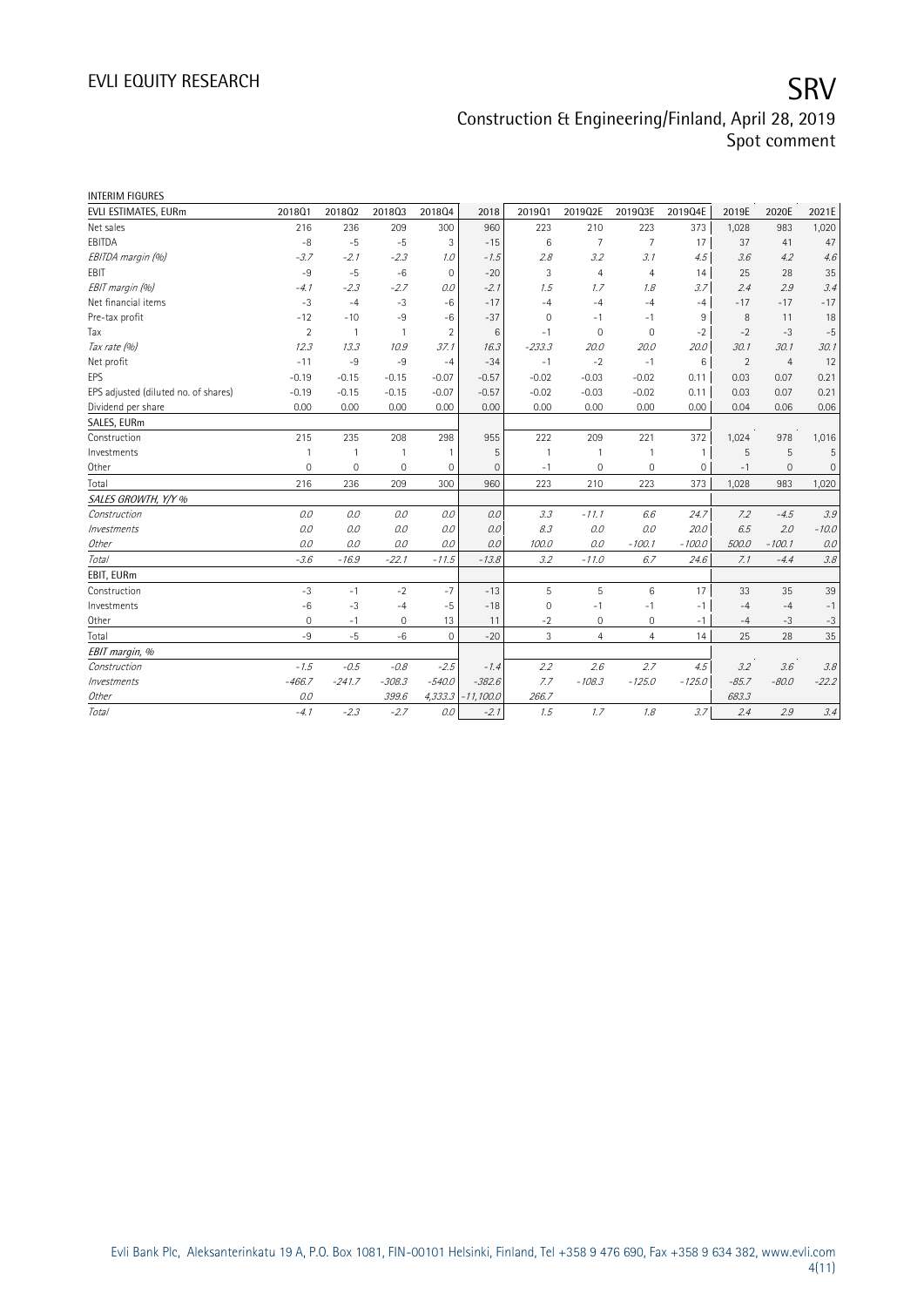## EVLI EQUITY RESEARCH SALL SOMETIME SAN SERVICE SERVICE SERVICE SERVICE SERVICE SERVICE SERVICE SERVICE SERVICE Construction & Engineering/Finland, April 28, 2019 Spot comment

| <b>INCOME STATEMENT, EURm</b>            | 2014                | 2015                | 2016                         | 2017                        | 2018                | 2019E               | 2020E                | 2021E                       |
|------------------------------------------|---------------------|---------------------|------------------------------|-----------------------------|---------------------|---------------------|----------------------|-----------------------------|
| Sales                                    | 685                 | 719                 | 884                          | 1,114                       | 960                 | 1,028               | 983                  | 1,020                       |
| Sales growth (%)                         | $0.8\,$             | 5.1                 | 22.9                         | 26.0                        | $-13.8$             | 7.1                 | $-4.4$               | 3.8                         |
| Costs                                    | $-658$              | $-691$              | $-850$                       | $-1,093$                    | $-974$              | $-992$              | $-942$               | $-973$                      |
| Reported EBITDA                          | 27                  | 28                  | 34                           | 21                          | $-15$               | 37                  | 41                   | 47                          |
| Extraordinary items in EBITDA            | $\overline{0}$      | $\mathbf 0$         | $\mathbf 0$                  | $\circ$                     | $\mathbf 0$         | $\mathsf{O}\xspace$ | $\mathbf 0$          | $\mathbf 0$                 |
| EBITDA margin (%)                        | 3.9                 | 3.9                 | 3.9                          | 1.9                         | - 1.5               | 3.6                 | 4.2                  | 4.6                         |
| Depreciation                             | $-2$                | $-3$                | $-7$                         | $-6$                        | $-5$                | $-12$               | $-13$                | $-12$                       |
| EBITA                                    | 25                  | 25                  | 28                           | 15                          | $-20$               | 25                  | 28                   | 35                          |
| Goodwill amortization / writedown        | $\mathbf 0$         | $\mathbf 0$         | $\mathbf 0$                  | $\circ$                     | $\mathbf 0$         | $\mathbb O$         | $\mathbf 0$          | $\mathbf 0$                 |
| Reported EBIT                            | 25                  | 25                  | 28                           | 15                          | $-20$               | 25                  | 28                   | 35                          |
| EBIT margin (%)                          | 3.6                 | 3.4                 | 3.1                          | 1.4                         | $-2.1$              | 2.4                 | 2.9                  | 3.4                         |
| Net financials                           | $-6$                | $-7$                | $-11$                        | $-11$                       | $-17$               | $-17$               | $-17$                | $-17$                       |
| Pre-tax profit                           | 18                  | 18                  | 16                           | 5                           | $-37$               | 8                   | 11                   | 18                          |
| Extraordinary items                      | $\mathbf 0$         | $\mathbf 0$         | $\mathbf 0$                  | $\mathsf{O}\xspace$         | $\mathbf 0$         | $\mathbb O$         | $\mathbf 0$          | $\mathbf 0$                 |
| Taxes                                    | $-4$                | $-4$                | $-2$                         | 1                           | 6                   | $-2$                | $-3$                 | $-5$                        |
| Minority shares                          | $\mathbf 0$         | $\mathbf 0$         | $\mathbf 0$                  | $\mathsf{O}\xspace$         | $\mathbf{1}$        | $\mathbf{1}$        | $\mathbf 0$          | $\mathbf 0$                 |
| Net profit                               | 10                  | 10                  | 9                            | $\overline{2}$              | $-34$               | $\overline{2}$      | $\overline{4}$       | 12                          |
| <b>BALANCE SHEET, EURm</b>               |                     |                     |                              |                             |                     |                     |                      |                             |
| Assets                                   |                     |                     |                              |                             |                     |                     |                      |                             |
| Fixed assets                             | 152                 | 263                 | 295                          | 287                         | 286                 | 286                 | 286                  | 286                         |
| % of sales                               | 22                  | 37                  | 33                           | 26                          | 30                  | 28                  | 29                   | $2\ensuremath{\mathcal{S}}$ |
| Goodwill                                 | $\overline{2}$      | $\overline{c}$      | $\overline{2}$               | $\overline{2}$              | $\overline{2}$      | $\overline{2}$      | $\overline{2}$       | $\overline{2}$              |
| % of sales                               | 0                   | 0                   | 0                            | 0                           | 0                   | 0                   | 0                    | 0                           |
| Inventory                                | 313                 | 337                 | 400                          | 419                         | 438                 | 391                 | 374                  | 388                         |
| % of sales                               | 46                  | 47                  | 45                           | 38                          | 46                  | 38                  | 38                   | 38                          |
| Receivables                              | 84                  | 119                 | 122                          | 146                         | 283                 | 291                 | 286                  | 318                         |
| % of sales                               | 12                  | 17                  | 14                           | 13                          | 29                  | 28                  | 29                   | 31                          |
| Liquid funds                             | 18                  | 35                  | 55                           | 24                          | 93                  | 100                 | 95                   | 99                          |
| % of sales                               | $\mathcal{I}% _{G}$ | 5                   | 6                            | $\mathcal{L}_{\mathcal{L}}$ | 10                  | 10                  | 10                   | 10                          |
| Total assets                             | 576                 | 763                 | 883                          | 889                         | 1,120               | 1,088               | 1,061                | 1,112                       |
| Liabilities                              |                     |                     |                              |                             |                     |                     |                      |                             |
| Equity                                   | 180                 | 232                 | 250                          | 238                         | 189                 | 204                 | 205                  | 214                         |
| % of sales                               | 26                  | 32                  | 28                           | 21                          | 20                  | 20                  | 21                   | 21                          |
| Deferred taxes                           | $\overline{2}$      | $\overline{2}$      | $\overline{4}$               | 5                           | 5                   | 5                   | 5                    | 5                           |
| % of sales                               | $\mathcal O$        | $\mathcal O$        | 0                            | 0                           | $\mathcal{I}$       | 0                   | $\mathcal I$         | 0                           |
| Interest bearing debt                    | 270                 | 311                 | 346                          | 366                         | 594                 | 584                 | 566                  | 599                         |
| % of sales                               | 39                  | 43                  | 39                           | 33                          | 62                  | 57                  | 58                   | 59                          |
| Non-interest bearing current liabilities | 114                 | 202                 | 253                          | 252                         | 304                 | 267                 | 256                  | 265                         |
| % of sales                               | 17                  | 28                  | 29                           | 23                          | 32                  | 26                  | 26                   | 26                          |
| Other interest free debt                 | $\mathbf 0$         | $\overline{4}$      | 14                           | 18                          | 9                   | $\,9$               | $9\,$                | 9                           |
| % of sales                               | 0                   | $\mathcal{I}$       | $\overline{\mathcal{L}}$     | $\mathcal{L}_{\mathcal{L}}$ | $\mathcal{I}$       | $\mathcal I$        | $\mathcal{I}$        | $\mathcal{I}$               |
| Total liabilities                        | 576                 | 763                 | 883                          | 889                         | 1,120               | 1,088               | 1,061                | 1,112                       |
| CASH FLOW, EURm                          |                     |                     |                              |                             |                     |                     |                      |                             |
| + EBITDA                                 | 27                  | 28                  | 34                           | 21                          | $-15$               | 37                  | 41                   | 47                          |
| - Net financial items                    | $-6$                | $-7$                | $-11$                        | $-11$                       | $-17$               | $-17$               | $-17$                | $-17$                       |
| - Taxes                                  | $-4$                | $-3$                | $-2$                         | $\mathbf 0$                 | $-1$                | $-2$                | $-3$                 | $-5$                        |
| - Increase in Net Working Capital        | 39                  | 29                  | $-15$                        | $-44$                       | $-105$              | 3                   | 11                   | $-37$                       |
| +/- Other                                | $-8$                | $\overline{2}$      | 25                           | $-1$                        | $-3$                | 21                  | $-4$                 | 80                          |
|                                          | 47                  | 50                  | 31                           | $-35$                       | $-134$              | 40                  | 28                   | 67                          |
| = Cash flow from operations              |                     |                     |                              |                             |                     |                     |                      |                             |
| - Capex                                  | $-34$               | $-118$              | $-13$<br>$\mathsf{O}\xspace$ | $-13$<br>$\circ$            | $-15$               | $-13$               | $-13$<br>$\mathbf 0$ | $-13$<br>$\mathbf 0$        |
| - Acquisitions                           | $\mathbb O$         | $\mathsf{O}\xspace$ |                              |                             | $\mathsf{O}\xspace$ | $\mathbb O$         |                      |                             |
| + Divestments                            | $\mathbf 0$         | $\mathbf 0$         | $\mathsf{O}\xspace$          | $\circ$                     | $\mathbf 0$         | $\mathsf{O}\xspace$ | $\mathbf 0$          | $\mathbb O$                 |
| = Net cash flow                          | 18                  | $-76$               | 18                           | $-48$                       | $-149$              | 27                  | 15                   | 55                          |
| +/- Change in interest-bearing debt      | $-81$               | 41                  | 35                           | 20                          | 228                 | $-10$               | $-17$                | 32                          |
| +/- New issues/buybacks                  | $-3$                | 47                  | 15                           | $-8$                        | $-12$               | 13                  | $\mathbf 0$          | $\mathbf 0$                 |
| - Paid dividend                          | $-4$                | $-4$                | -6                           | $-6$                        | $-4$                | $\mathbb O$         | $-2$                 | $-4$                        |
| +/- Change in loan receivables           | $-1$                | 5                   | $-43$                        | 10                          | $\overline{2}$      | $\mathbb O$         | $\bf 0$              | $\mathsf{O}\xspace$         |
| Change in cash                           | $-71$               | 12                  | 19                           | $-33$                       | 65                  | 30                  | $-4$                 | 83                          |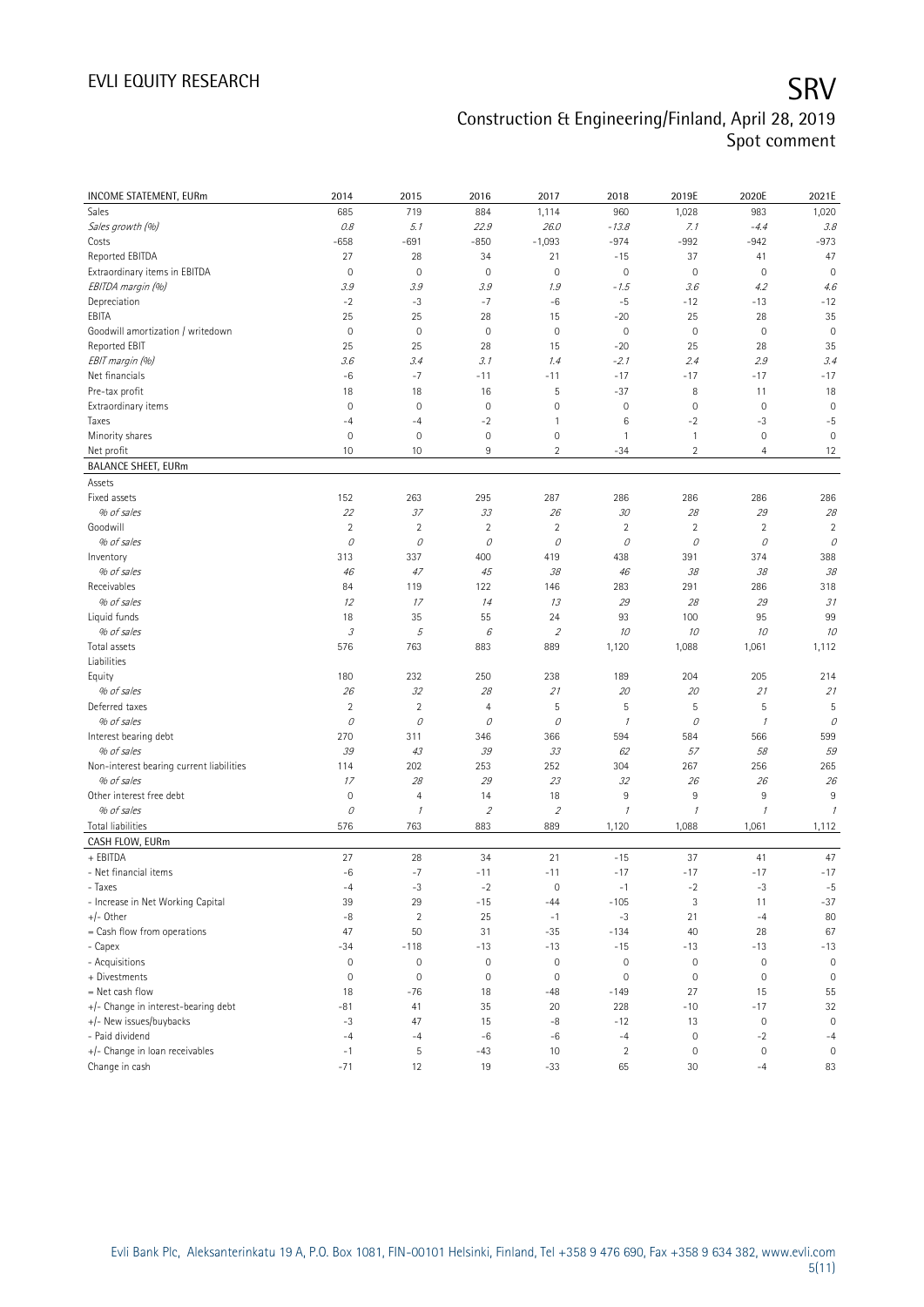## EVLI EQUITY RESEARCH SALL SOMETIME SAN SERVICE SERVICE SERVICE SERVICE SERVICE SERVICE SERVICE SERVICE SERVICE Construction & Engineering/Finland, April 28, 2019 Spot comment

| <b>KEY FIGURES</b>                  | 2015    | 2016    | 2017           | 2018      | 2019E      | 2020E          | 2021E   |
|-------------------------------------|---------|---------|----------------|-----------|------------|----------------|---------|
| M-cap                               | 184     | 322     | 214            | 101       | 105        | 105            | 105     |
| Net debt                            | 276     | 291     | 343            | 501       | 484        | 471            | 500     |
| Enterprise value                    | 460     | 611     | 555            | 601       | 588        | 575            | 604     |
| Sales                               | 719     | 884     | 1,114          | 960       | 1,028      | 983            | 1,020   |
| EBITDA                              | 28      | 34      | 21             | $-15$     | 37         | 41             | 47      |
| EBIT                                | 25      | 28      | 15             | $-20$     | 25         | 28             | 35      |
| Pre-tax                             | 18      | 16      | 5              | $-37$     | $\,8\,$    | 11             | 18      |
| Earnings                            | 10      | $9\,$   | $\overline{2}$ | $-34$     | $\sqrt{2}$ | $\overline{4}$ | 12      |
| Book value                          | 231     | 252     | 240            | 191       | 206        | 208            | 217     |
| Valuation multiples                 |         |         |                |           |            |                |         |
| EV/sales                            | 0.6     | 0.7     | 0.5            | 0.6       | 0.6        | 0.6            | 0.6     |
| EV/EBITDA                           | 16.5    | 17.9    | 26.3           | $-41.1$   | 16.0       | 14.0           | 12.9    |
| EV/EBITA                            | 18.8    | 22.2    | 36.1           | $-30.2$   | 23.9       | 20.4           | 17.5    |
| EV/EBIT                             | 18.8    | 22.2    | 36.1           | $-30.2$   | 23.9       | 20.4           | 17.5    |
| EV/operating cash flow              | 9.3     | 19.7    | $-16.0$        | $-4.9$    | 17.6       | 12.7           | 605.6   |
| EV/cash earnings                    | 25.6    | 29.3    | 55.7           | $-18.3$   | 34.0       | 27.7           | 24.5    |
| P/E                                 | 19.2    | 35.1    | 98.6           | $-3.0$    | 51.7       | 26.8           | 8.6     |
| P/E excl. goodwill                  | 19.2    | 35.1    | 98.6           | $-3.0$    | 51.7       | 26.8           | 8.6     |
| P/B                                 | 0.8     | 1.3     | 0.9            | 0.5       | 0.5        | 0.5            | 0.5     |
| P/sales                             | 0.3     | 0.4     | 0.2            | 0.1       | 0.1        | 0.1            | 0.1     |
| P/CF                                | 3.7     | 10.4    | $-6.2$         | $-0.8$    | 3.2        | 2.3            | 105.8   |
| Target EV/EBIT                      | 0.0     | 0.0     | 0.0            | 0.0       | 24.2       | 20.6           | 17.6    |
| Target P/E                          | 0.0     | 0.0     | 0.0            | 0.0       | 55.5       | 28.8           | 9.2     |
| Target P/B                          | 0.0     | O.O     | 0.0            | 0.0       | 0.5        | 0.5            | 0.5     |
| Per share measures                  |         |         |                |           |            |                |         |
| Number of shares                    | 59,325  | 59,500  | 59,500         | 59,581    | 59,581     | 59,581         | 59,581  |
| Number of shares (diluted)          | 59,325  | 59,500  | 59,500         | 59,581    | 59,581     | 59,581         | 59,581  |
| EPS                                 | 0.16    | 0.15    | 0.04           | $-0.57$   | 0.03       | 0.07           | 0.21    |
| EPS excl. goodwill                  | 0.16    | 0.15    | 0.04           | $-0.57$   | 0.03       | 0.07           | 0.21    |
| Cash EPS                            | 0.30    | 0.35    | 0.17           | $-0.55$   | 0.29       | 0.35           | 0.41    |
| Operating cash flow per share       | 0.84    | 0.52    | $-0.59$        | $-2.06$   | 0.56       | 0.76           | 0.02    |
| Capital employed per share          | 5.08    | 5.55    | 6.56           | 8.55      | 8.51       | 8.32           | 8.95    |
| Book value per share                | 3.90    | 4.25    | 4.03           | 3.21      | 3.46       | 3.49           | 3.64    |
| Book value excl. goodwill           | 3.87    | 4.22    | 4.01           | 3.18      | 3.43       | 3.46           | 3.61    |
| Dividend per share                  | 0.10    | 0.10    | 0.06           | 0.00      | 0.04       | 0.06           | 0.06    |
| Dividend payout ratio, %            | 61.8    | 64.5    | 164.3          | 0.0       | 116.8      | 90.9           | 30.0    |
| Dividend yield, %                   | 3.2     | 1.8     | 1.7            | 0.0       | 2.3        | 3.4            | 3.5     |
| Efficiency measures                 |         |         |                |           |            |                |         |
| ROE                                 | 4.7     | 3.8     | 0.9            | $-15.8$   | 1.0        | 1.9            | 5.8     |
| ROCE                                | 5.1     | 5.2     | 3.5            | $-2.1$    | 4.4        | 4.4            | 5.1     |
| Financial ratios                    |         |         |                |           |            |                |         |
| Capex/sales, %                      | 16.5    | 1.5     | 1.2            | 1.5       | 1.2        | 1.3            | 1.2     |
| Capex/depreciation excl. goodwill,% | 3,408.1 | 199.0   | 236.8          | 275.5     | 104.5      | 97.2           | 102.4   |
| Net debt/EBITDA, book-weighted      | 9.9     | 8.5     | 16.2           | $-34.3$   | 13.2       | 11.5           | 10.6    |
| Debt/equity, market-weighted        | 1.7     | 1.1     | 1.7            | 5.9       | 5.5        | 5.4            | 5.7     |
| Equity ratio, book-weighted         | 33.3    | 30.6    | 29.8           | 19.0      | 21.2       | 22.0           | 21.8    |
| Gearing                             | 1.19    | 1.16    | 1.44           | 2.66      | 2.38       | 2.30           | 2.34    |
| Number of employees, average        | 1,008   | 1,081   | 1,108          | 1,057     | 1,057      | 1,057          | 1,057   |
|                                     |         |         |                |           |            | 929,991        | 965,393 |
| Sales per employee, EUR             | 713,492 | 817,761 | 1,005,505      | 908,136   | 972,933    |                |         |
| EBIT per employee, EUR              | 24,306  | 25,532  | 13,899         | $-18,827$ | 23,273     | 26,687         | 32,739  |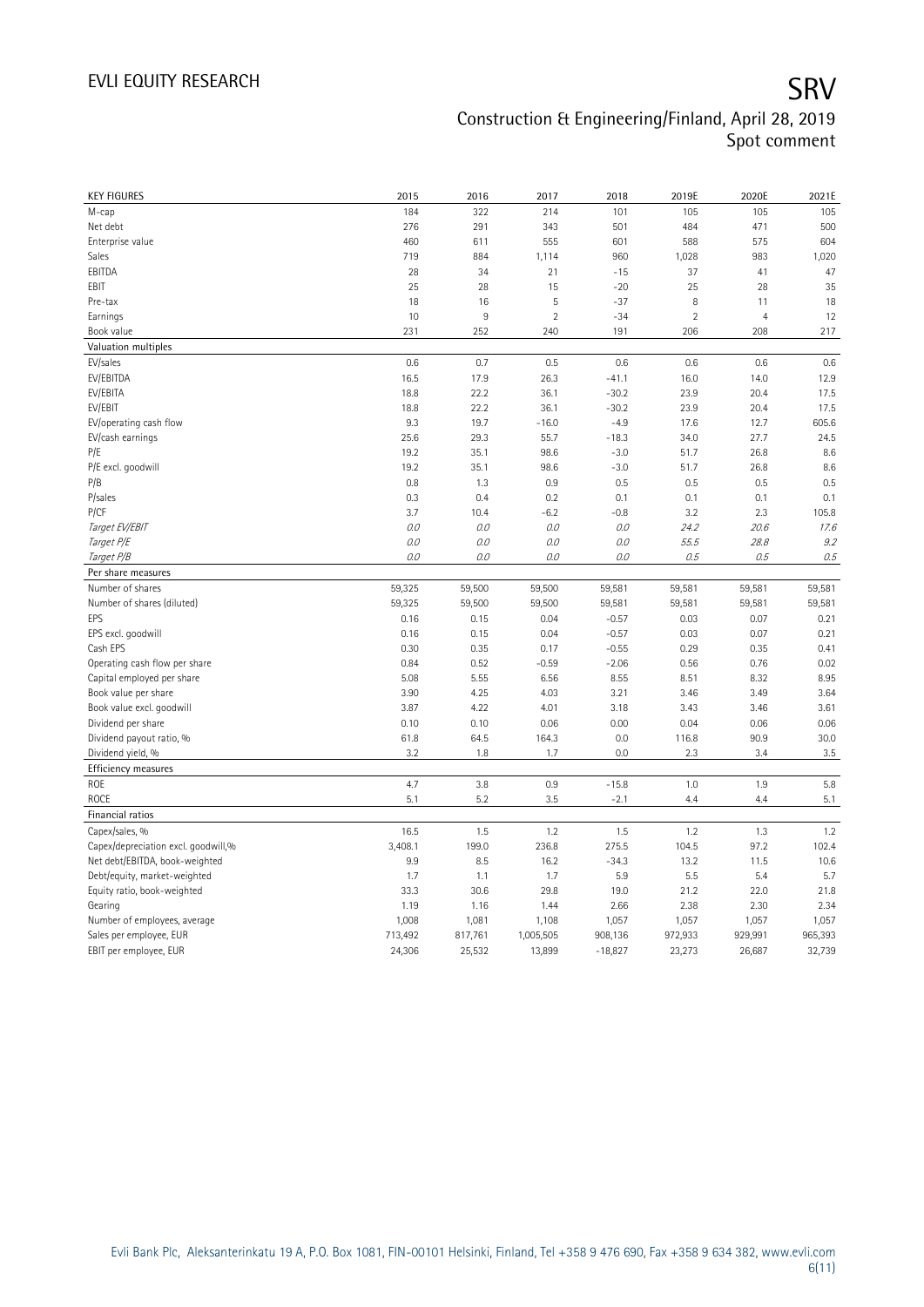COMPANY DESCRIPTION: SRV is a Finnish project management contractor who develops and builds commercial and business premises, residential units as well as infrastructure and logistics projects. The company operates in Finland, Russia and Estonia.

### INVESTMENT CASE:

| <b>OWNERSHIP STRUCTURE</b>                 | <b>SHARES</b> | <b>EURm</b> | 0/0   |
|--------------------------------------------|---------------|-------------|-------|
| Kolpi Investments Oy                       | 11,505,457    | 20.365      | 19.3% |
| Kokkila Timo Tapani                        | 7,617,216     | 13.482      | 12.8% |
| Kokkila Tuomas                             | 6,494,422     | 11.495      | 10.9% |
| Kokkila Lauri                              | 6,494,422     | 11.495      | 10.9% |
| Tiiviste-Group Oy                          | 6,411,821     | 11.349      | 10.8% |
| Nordea Life Insurance Finland Ltd.         | 1,774,685     | 3.141       | 3.0%  |
| The State Pension Fund                     | 1,170,000     | 2.071       | 2.0%  |
| Ilmarinen Mutual Pension Insurance Company | 962,822       | 1.704       | 1.6%  |
| SRV Yhtiöt Ovi                             | 918,599       | 1.626       | 1.5%  |
| OP-Suomi Value fund                        | 720,507       | 1.275       | 1.2%  |
| Ten largest                                | 44,069,951    | 78.004      | 74%   |
| Residual                                   | 15,511,025    | 27.455      | 26%   |
| Total                                      | 59,580,976    | 105.458     | 100%  |

| <b>EARNINGS CALENDAR</b>          |           |
|-----------------------------------|-----------|
| July 17, 2019<br>October 31, 2019 | Q2 report |
|                                   | Q3 report |
|                                   |           |
|                                   |           |
| OTHER EVENTS                      |           |
|                                   |           |
|                                   |           |
|                                   |           |

COMPANY MISCELLANEOUS CEO: Juha Pekka Ojala Tarvonsalmenkatu 15, Espoo CFO: Ilkka Pitkänen Tel: +358 20 145 5200 IR: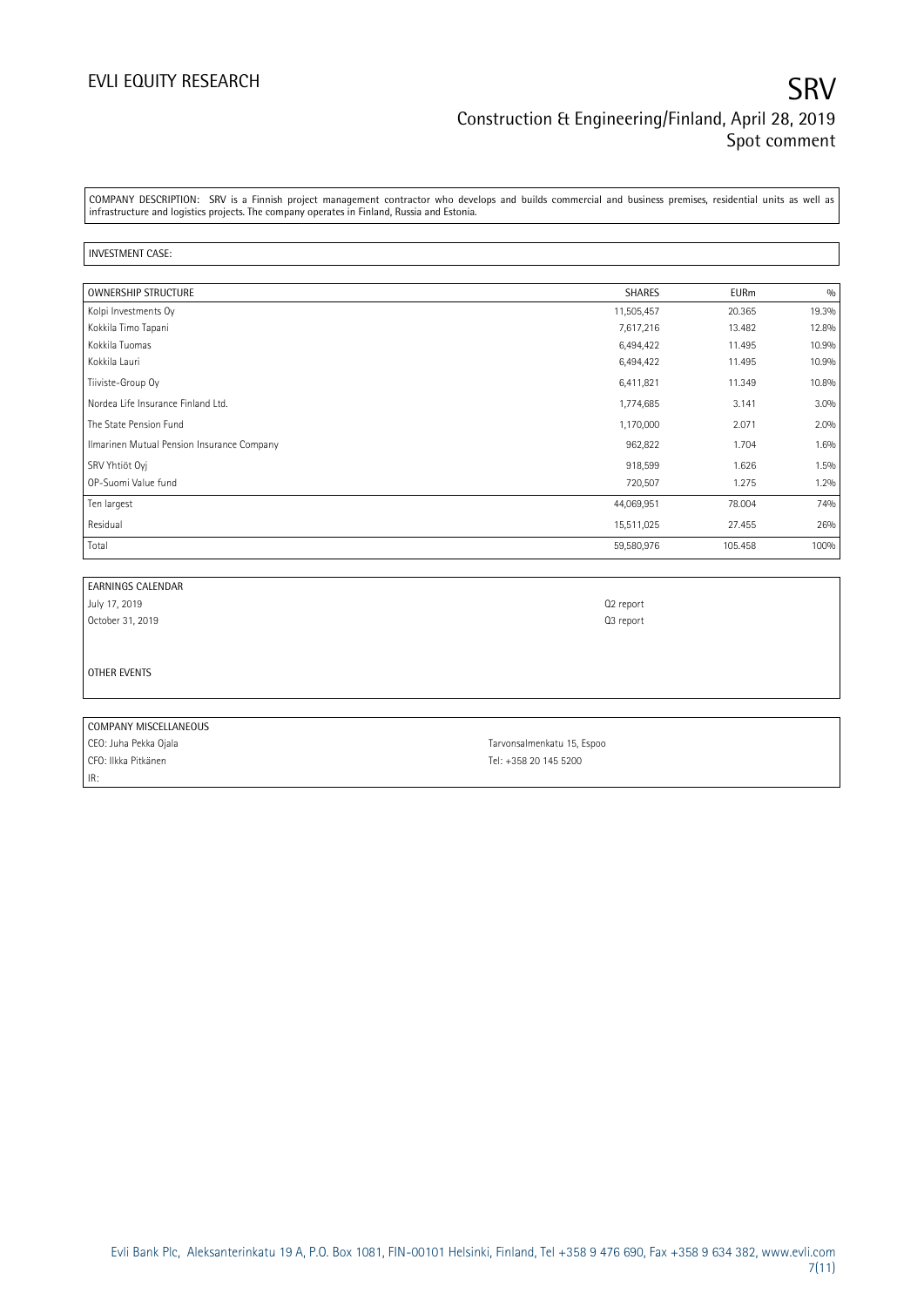## EVLI EQUITY RESEARCH SALL SOMETIME SAN SALL SOMETIME SAN SALL SOMETIME SAN SALL SOMETIME SAN SALL SOMETIME SAN Construction & Engineering/Finland, April 28, 2019 Spot comment

DEFINITIONS

| P/E<br>Price per share<br>Earnings per share                                     | EPS<br>Profit before extraordinary items and taxes<br>$-$ income taxes $+$ minority interest |
|----------------------------------------------------------------------------------|----------------------------------------------------------------------------------------------|
|                                                                                  | Number of shares                                                                             |
| P/Sales<br>Market cap<br>Sales                                                   | <b>DPS</b><br>Dividend for the financial period per share                                    |
| P/BV                                                                             | <b>CEPS</b>                                                                                  |
| Price per share                                                                  | Gross cash flow from operations                                                              |
| Shareholders' equity + taxed provisions per share                                | Number of shares                                                                             |
| P/CF                                                                             | EV/Share                                                                                     |
| Price per share                                                                  | Enterprise value                                                                             |
| Operating cash flow per share                                                    | Number of shares                                                                             |
| EV (Enterprise value)                                                            | Sales/Share                                                                                  |
| Market cap + net debt + minority interest at market value                        | Sales                                                                                        |
| - share of associated companies at market value                                  | Number of shares                                                                             |
| Net debt                                                                         | EBITDA/Share                                                                                 |
| Interest bearing debt - financial assets                                         | Earnings before interest, tax, depreciation and amortisation                                 |
|                                                                                  | Number of shares                                                                             |
| EV/Sales                                                                         | EBIT/Share                                                                                   |
| Enterprise value                                                                 | Operating profit                                                                             |
| Sales                                                                            | Number of shares                                                                             |
| EV/EBITDA                                                                        | EAFI/Share                                                                                   |
| Enterprise value                                                                 | Pretax profit                                                                                |
| Earnings before interest, tax, depreciation and amortisation                     | Number of shares                                                                             |
| EV/EBIT                                                                          | Capital employed/Share                                                                       |
| Enterprise value                                                                 | Total assets - non interest bearing debt                                                     |
| Operating profit                                                                 | Number of shares                                                                             |
| Div yield, %                                                                     | Total assets                                                                                 |
| Dividend per share                                                               | Balance sheet total                                                                          |
| Price per share                                                                  |                                                                                              |
| Payout ratio, %                                                                  | Interest coverage (x)                                                                        |
| Total dividends                                                                  | Operating profit                                                                             |
| Earnings before extraordinary items and taxes - income taxes + minority interest | Financial items                                                                              |
| Net cash/Share                                                                   | Asset turnover (x)                                                                           |
| Financial assets - interest bearing debt                                         | Turnover                                                                                     |
| Number of shares                                                                 | Balance sheet total (average)                                                                |
| ROA, %                                                                           | Debt/Equity, %                                                                               |
| Operating profit $+$ financial income $+$ extraordinary items                    | Interest bearing debt                                                                        |
| Balance sheet total - interest free short term debt                              | Shareholders' equity + minority interest + taxed provisions                                  |
| - long term advances received and accounts payable (average)                     |                                                                                              |
| ROCE, %                                                                          | Equity ratio, %                                                                              |
| Profit before extraordinary items + interest expenses + other financial costs    | Shareholders' equity + minority interest + taxed provisions                                  |
| Balance sheet total -noninterest bearing debt (average)                          | Total assets - interest free loans                                                           |
| ROE, %                                                                           | CAGR, %                                                                                      |
| Profit before extraordinary items and taxes-income taxes                         | Cumulative annual growth rate $=$ Average growth per year                                    |
| Shareholders' equity + minority interest + taxed provisions (average)            |                                                                                              |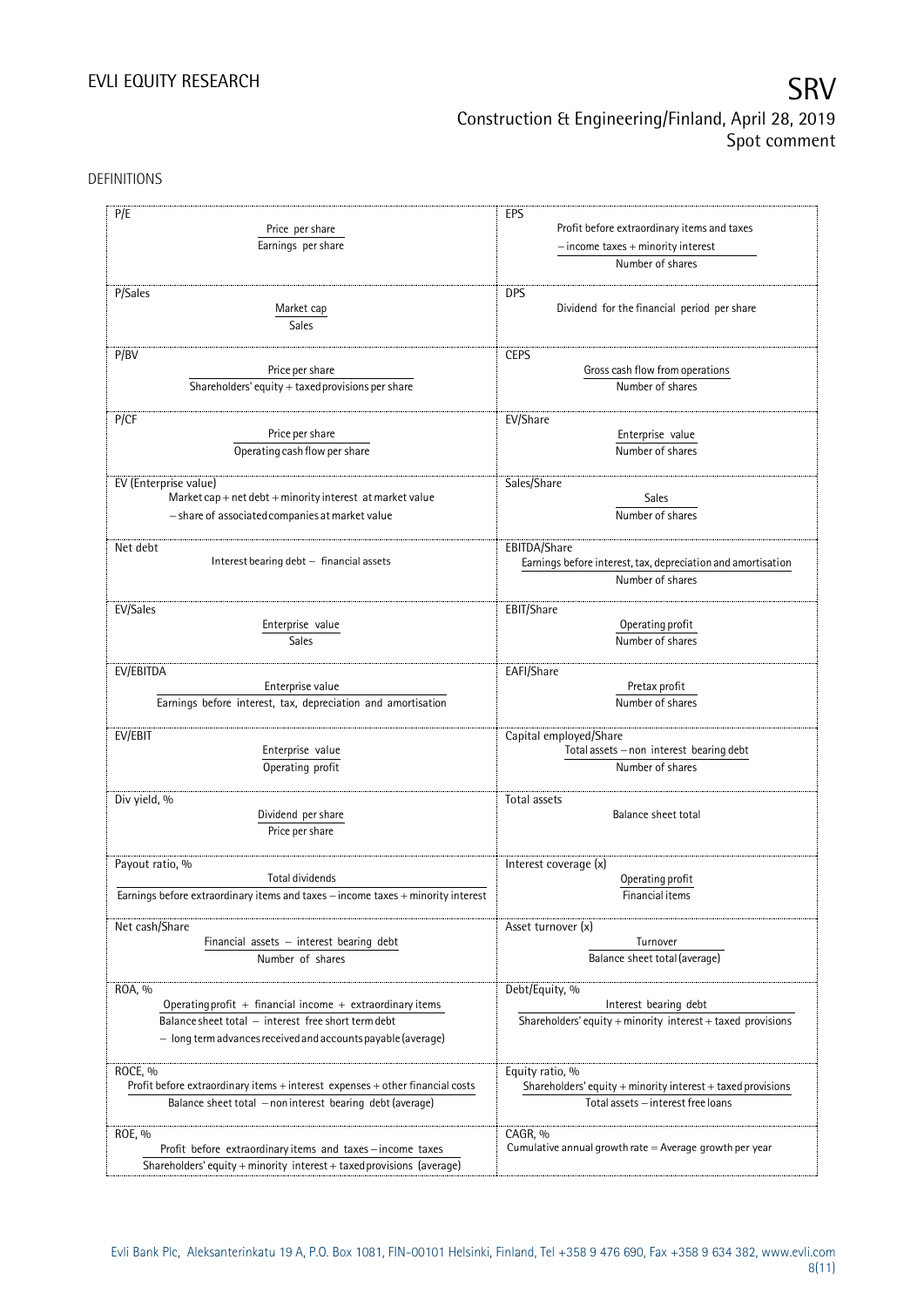### Important Disclosures

Evli Research Partners Plc ("ERP") uses 12-month target prices. Target prices are defined by utilizing analytical techniques based on financial theory including (but not limited to) discounted cash flow analysis and comparative valuation. The selection of valuation methods depends on different circumstances. Target prices may be altered on the basis of new information coming to light in the underlying company or changes in interest rates, changes in foreign exchange rates, other securities prices or market indices or outlook for the aforementioned factors or other factors that may change the conditions of financial markets. Recommendations and changes by analysts are available at <https://research.evli.com/JasperAllModels.action?authParam=key;461&authParam=x;G3rNagWrtf7K&authType=3> Investment recommendations are defined as follows: Target price compared to share price Recommendation<br>  $\leq 10\%$  $\langle 5, 10, 10 \rangle$  SELL<br>  $\langle -10, 1, 10 \rangle$   $\langle 6, 10 \rangle$   $\langle 10, 10 \rangle$  $-10 - (+10) \%$  HOL<br>  $> 10 \%$  RIJY  $> 10\%$ ERP's investment recommendation of the analyzed company is updated at least 2 timer per year. 60% 53% 50% 39% 40% 30% 20% 8% 10%  $0%$ Sell Hold Buy

The graph above shows the distribution of ERP's recommendations of companies under coverage in 1st of February 2019. If recommendation is not given, it is not mentioned here.

### Name(s) of the analyst(s): Salokivi

This research report has been prepared by Evli Research Partners Plc ("ERP" or "Evli Research"). ERP is a subsidiary of Evli Bank Plc. Production of the investment recommendation has been concluded on 29.4.2019, 8:00. This report has been published on 29.4.2019, 8:30.

None of the analysts contributing to this report, persons under their guardianship or corporations under their control have a position in the shares of the company or related securities.

The date and time for any price of financial instruments mentioned in the recommendation refer to the previous trading day's closing price(s) unless otherwise stated in the report.

Each analyst responsible for the content of this report assures that the expressed views accurately reflect the personal views of each analyst on the covered companies and securities. Each analyst assures that (s)he has not been, nor are or will be, receiving direct or indirect compensation related to the specific recommendations or views contained in this report.

Companies in the Evli Group, affiliates or staff of companies in the Evli Group, may perform services for, solicit business from, hold long or short positions in, or otherwise be interested in the investments (including derivatives) of any company mentioned in the publication or report.

Neither ERP nor any company within the Evli Group have managed or co-managed a public offering of the company's securities during the last 12 months prior to, received compensation for investment banking services from the company during the last 12 months prior to the publication of the research report.

ERP may pursue an assignment from the issuer(s) of the financial instruments mentioned in the recommendation or this report. These assignments may have a limited economic or financial impact on ERP and/or Evli. Under such assignments ERP may perform services including, but not limited to, arranging investor meetings or –events, investor relations communication advisory and production of research material.

ERP has signed an agreement with the issuer of the financial instruments mentioned in the recommendation, which includes production of research reports. This assignment has a limited economic and financial impact on ERP and/or Evli. Under the assignment ERP performs services including, but not limited to,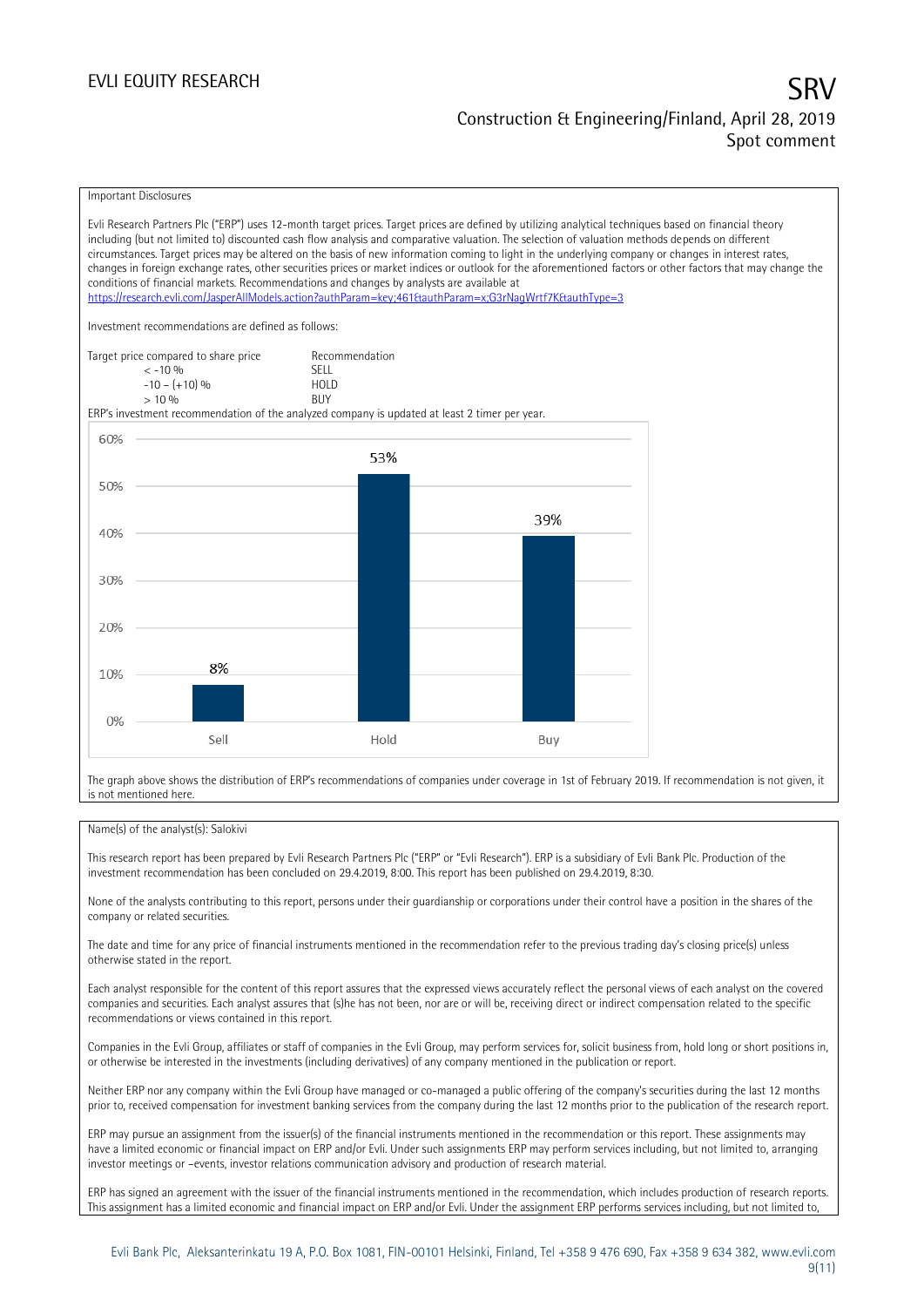arranging investor meetings or –events, investor relations communication advisory and production of research material.

ERP or another company within the Evli Group does not have an agreement with the company to perform market making services.

For the prevention and avoidance of conflicts of interests with respect to this report, there is an information barrier (Chinese wall) between Investment Research and Corporate Finance units concerning unpublished investment banking services to the company. The remuneration of the analyst(s) is not tied directly or indirectly to investment banking transactions performed by Evli Bank Plc or any company within Evli Group.

This report has not been disclosed to the company prior to its dissemination.

This report is provided and intended for informational purposes only and may not be used or considered under any circumstances as an offer to sell or buy any securities or as advice to trade any securities.

This report is based on sources ERP considers to be correct and reliable. The sources include information providers Reuters and Bloomberg, stock-exchange releases from the companies and other company news, Statistics Finland and articles in newspapers and magazines. However, ERP does not guarantee the materialization, correctness, accuracy or completeness of the information, opinions, estimates or forecasts expressed or implied in the report. In addition, circumstantial changes may have an influence on opinions and estimates presented in this report. The opinions and estimates presented are valid at the moment of their publication and they can be changed without a separate announcement. Neither ERP nor any company within the Evli Group are responsible for amending, correcting or updating any information, opinions or estimates contained in this report. Neither ERP nor any company within the Evli Group will compensate any direct or consequential loss caused by or derived from the use of the information represented in this publication.

All information published in this report is for the original recipient's private and internal use only. ERP reserves all rights to the report. No part of this publication may be reproduced or transmitted in any form or by any means, electronic, mechanical, photocopying, recording or otherwise, or stored in any retrieval system of any nature, without the written permission of ERP.

This report or its copy may not be published or distributed in Australia, Canada, Hong Kong, Japan, New Zealand, Singapore or South Africa. The publication or distribution of this report in certain other jurisdictions may also be restricted by law. Persons into whose possession this report comes are required to inform themselves about and to observe any such restrictions.

Evli Bank Plc is not registered as a broker-dealer with the U. S. Securities and Exchange Commission ("SEC"), and it and its analysts are not subject to SEC rules on securities analysts' certification as to the currency of their views reflected in the research report. Evli Bank is not a member of the Financial Industry Regulatory Authority ("FINRA"). It and its securities analysts are not subject to FINRA's rules on Communications with the Public and Research Analysts and Research Reports and the attendant requirements for fairness, balance and disclosure of potential conflicts of interest. This research report is only being offered in U.S. by Auerbach Grayson & Company, LLC (Auerbach Grayson) to Major U.S. Institutional Investors and is not available to, and should not be used by, any U.S. person or entity that is not a Major U.S. Institutional Investor. Auerbach Grayson is a broker-dealer registered with the U.S. Securities and Exchange Commission and is a member of the FINRA. U.S. entities seeking more information about any of the issuers or securities discussed in this report should contact Auerbach Grayson. The securities of non-U.S. issuers may not be registered with or subject to SEC reporting and other requirements.

ERP is not a supervised entity but its parent company Evli Bank Plc is supervised by the Finnish Financial Supervision Authority.